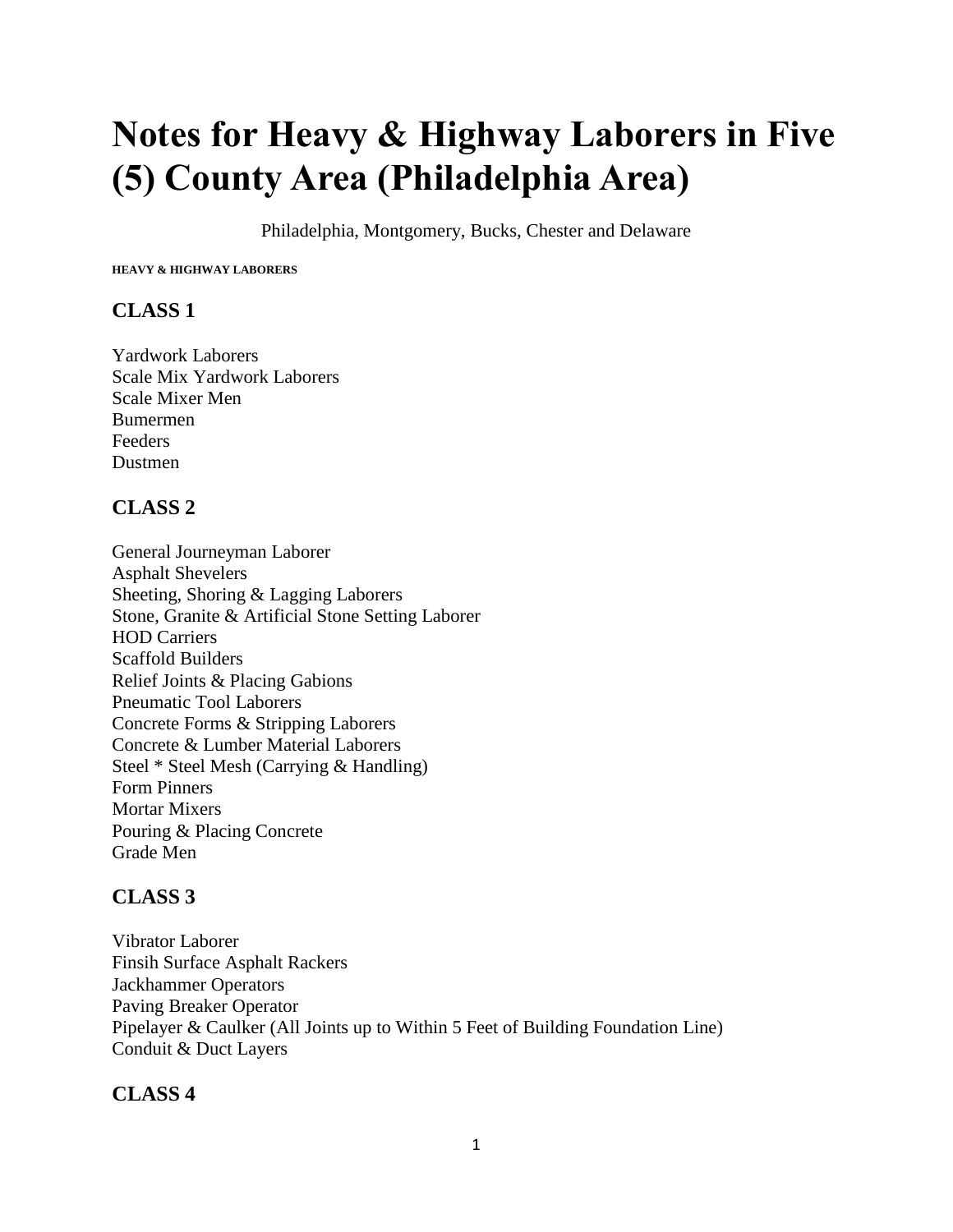Flagperson

#### **CLASS 5**

Miners

## **CLASS 6**

Welders & Burners

#### **CLASS 7**

Miner Bore Driver Blasters Drillers Pneumatic Shield Operator

#### **CLASS 8**

Miners Helpers Form Setters

## **CLASS 9**

Trackmen Brackmen Groutmen Bottom Shaft Men All Other Laborers in Free Air Tunnels Underpinning

# **CLASS 10**

Circular Caissons Welders, Burners & Air Tuggers

#### **CLASS 11**

Powdermen Multiple Wagon Drill Operator Laborers

# **CLASS 12**

Caisson Laborer Foreman